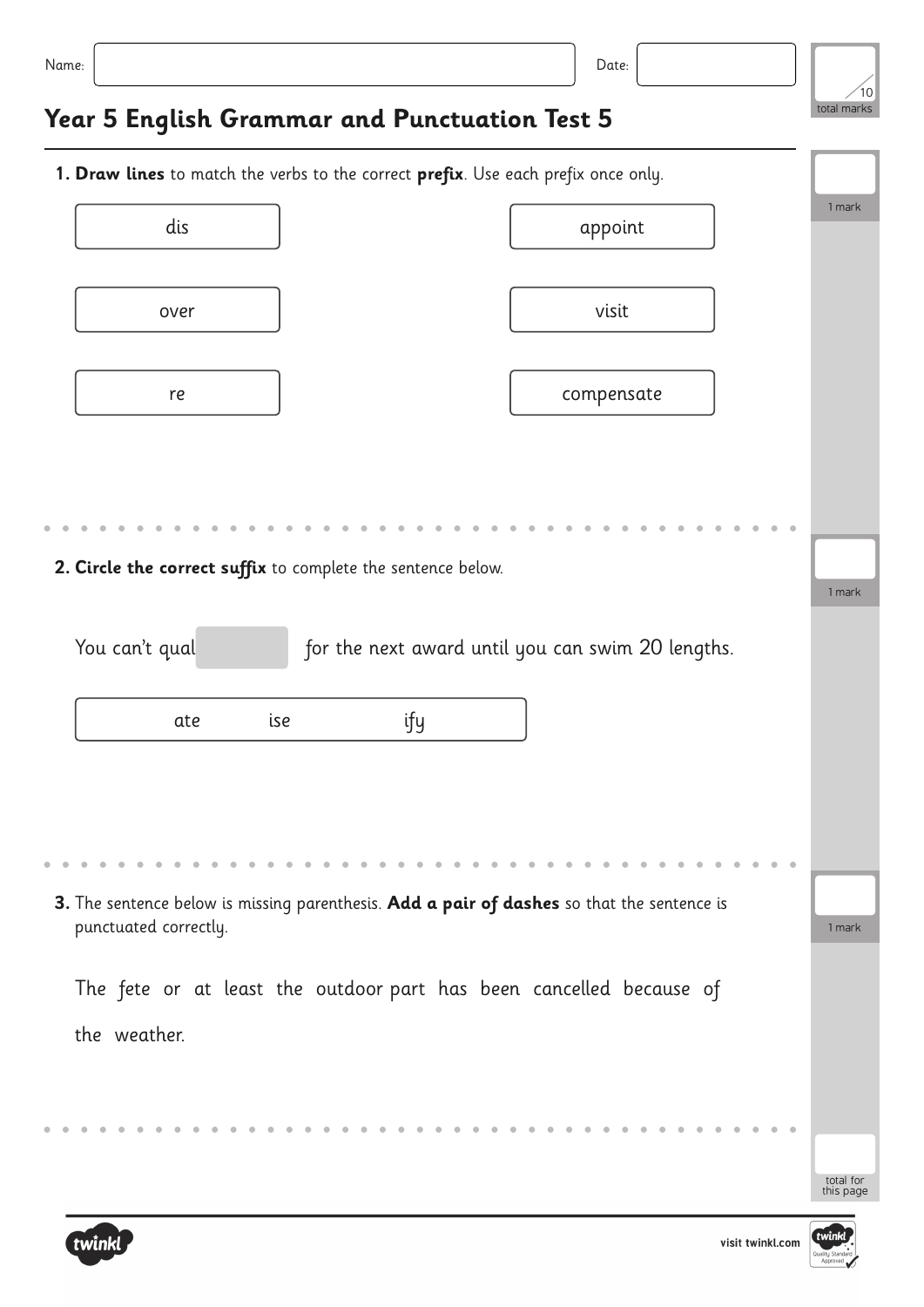**4. Tick the adverb** which shows that we **will** watch a film today.

|                                                                                                | 1 mark                 |
|------------------------------------------------------------------------------------------------|------------------------|
| We will<br>be able to see the film today.                                                      |                        |
| probably                                                                                       |                        |
| definitely                                                                                     |                        |
| perhaps                                                                                        |                        |
|                                                                                                |                        |
| 5. Read the sentences below. Tick one box to show which sentence uses commas correctly.        | 1 mark                 |
| It's unlikely, that we will be able to visit Gran Auntie Jane and<br>Tim all in one afternoon. |                        |
| It's unlikely that we will be able to visit Gran, Auntie Jane and<br>Tim all in one afternoon. |                        |
| It's unlikely that we will be able to visit Gran Auntie Jane, and<br>Tim all in one afternoon. |                        |
|                                                                                                |                        |
| 6. Circle the relative pronoun in this sentence.                                               | 1 mark                 |
| That is the lady who taught me to swim.                                                        |                        |
|                                                                                                | total for<br>this page |



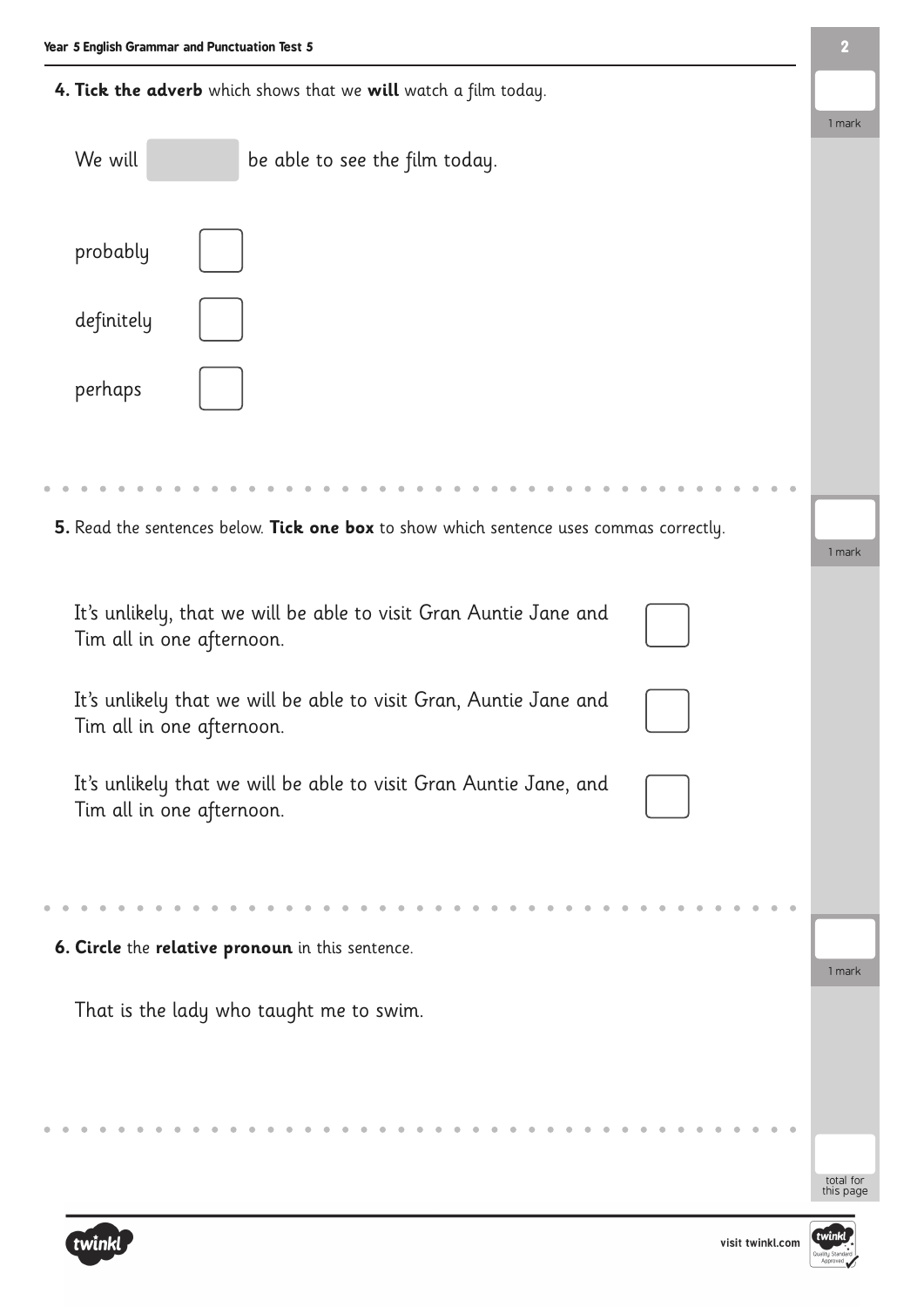**7. Circle** the appropriate time connective to create **cohesion** between the sentences below.

| Every morning I follow the same routine.<br>watch TV for a while. |      |                    |  |      | , I make a cup of tea and |  |
|-------------------------------------------------------------------|------|--------------------|--|------|---------------------------|--|
|                                                                   | Then | After that Firstly |  | Next |                           |  |

**8.** Read the passage below. **Tick one** modal verb which would complete it.

|                                                                                | 1 mark                 |
|--------------------------------------------------------------------------------|------------------------|
| I think it<br>be best if we travelled to the airport on the train.             |                        |
| should                                                                         |                        |
| might                                                                          |                        |
| can                                                                            |                        |
|                                                                                |                        |
| 9. Tick two boxes to show where brackets should be used in the sentence below. | 1 mark                 |
| Miss Fitzwilliam at least I think that's her name is going to be taking us for |                        |
| Science next year.                                                             |                        |
|                                                                                | total for<br>this page |



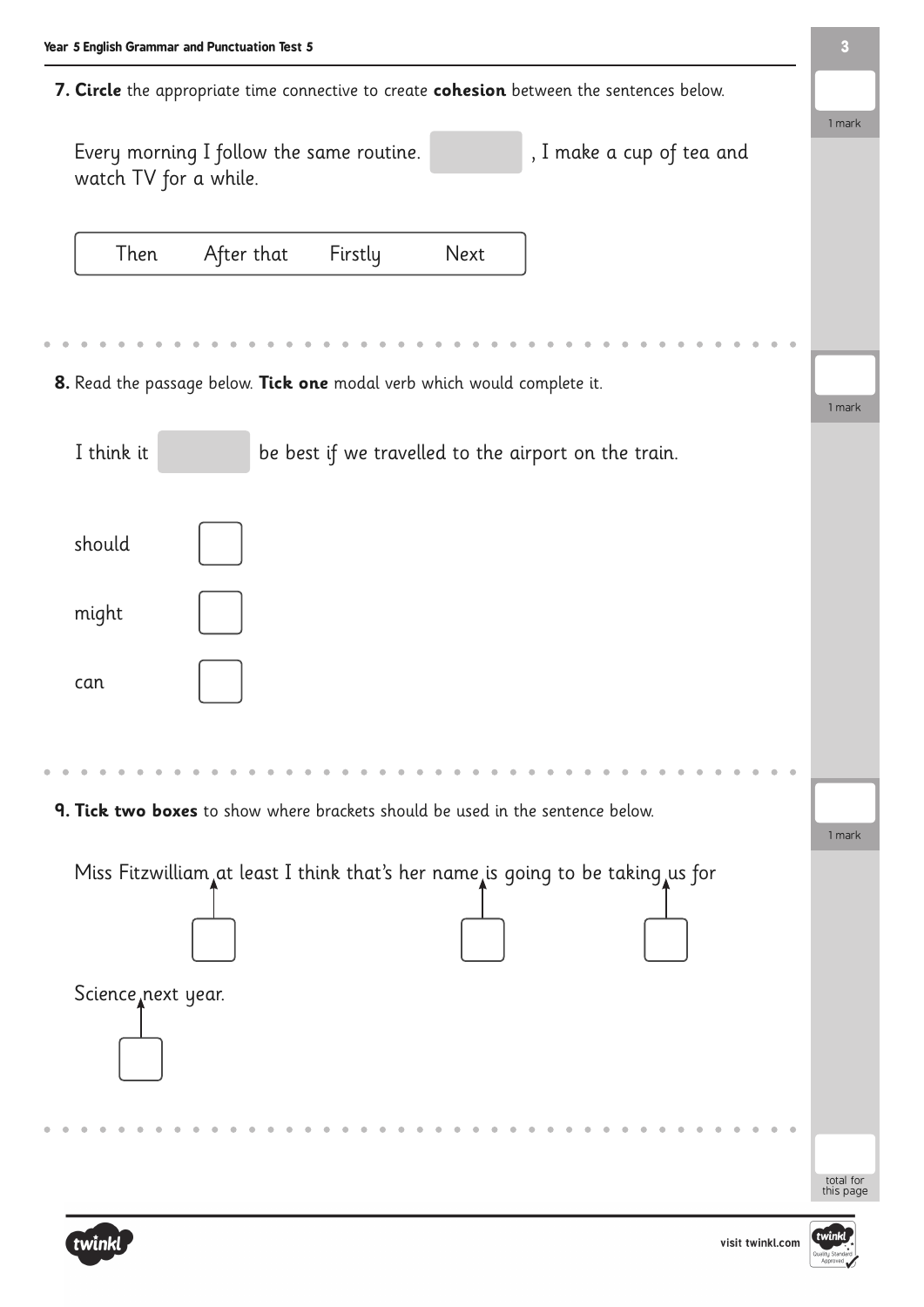## **10.** The sentence below contains a **prefix** and a **suffix** error. **Underline the errors and write the corrections** in the box below.

Amir was trying to motivise himself to overdo his homework when he realised he had done it wrong.

\*\*END OF TEST\*\*





visit twinkl.com

**4**